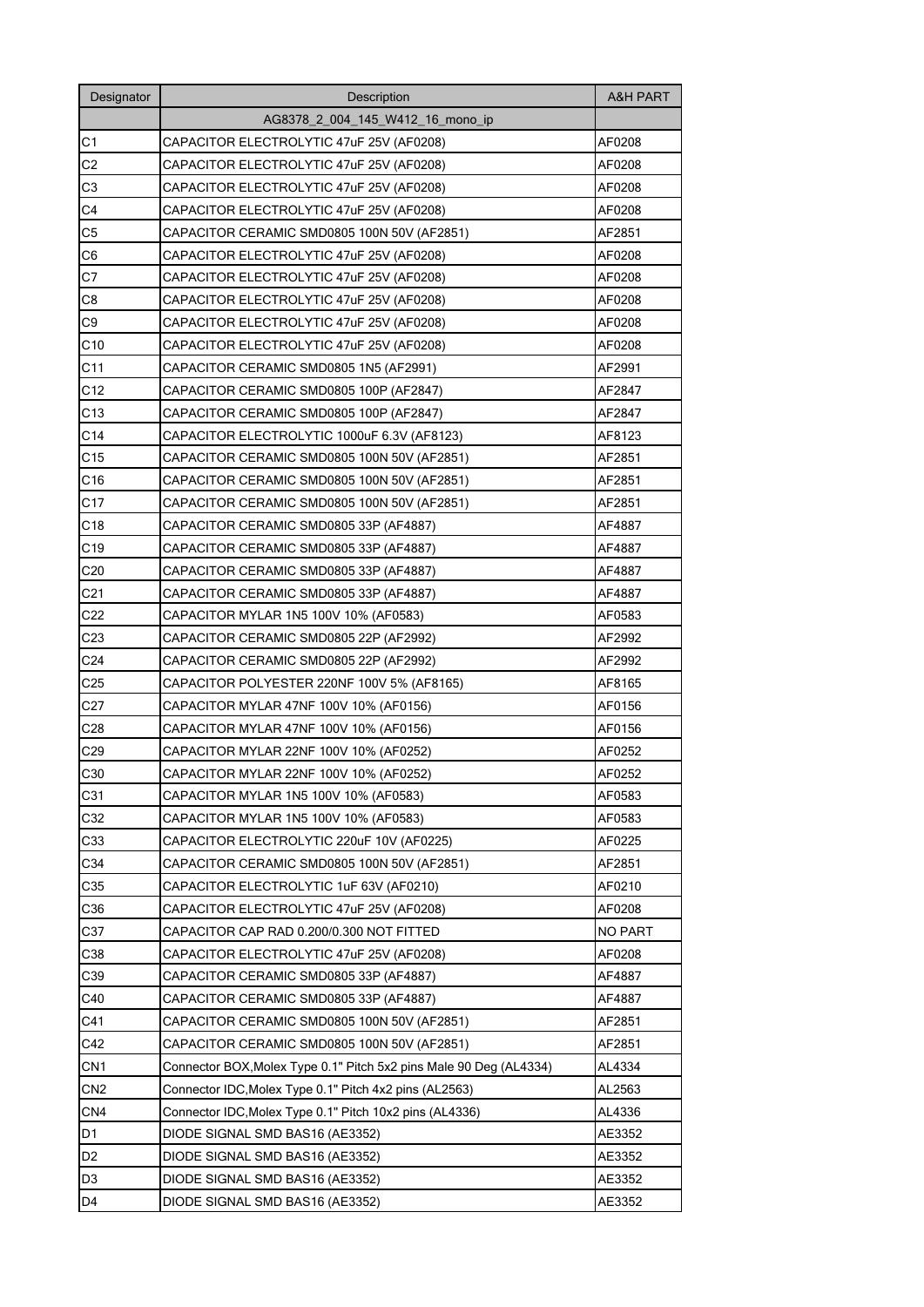| D <sub>5</sub>  | AE3352<br>DIODE SIGNAL SMD BAS16 (AE3352) |                |  |  |  |  |  |  |  |  |
|-----------------|-------------------------------------------|----------------|--|--|--|--|--|--|--|--|
| D <sub>6</sub>  | AE3352<br>DIODE SIGNAL SMD BAS16 (AE3352) |                |  |  |  |  |  |  |  |  |
| JP <sub>2</sub> | JUMP 2 OPTION JUMPER (AL0334)             | AL0334         |  |  |  |  |  |  |  |  |
| JP5             | JUMP 2 OPTION JUMPER (AL0334)             | AL0334         |  |  |  |  |  |  |  |  |
| LD1             | LED T1 3mm NOT FITTED                     | <b>NO PART</b> |  |  |  |  |  |  |  |  |
| LD <sub>2</sub> | LED RECT 5x2.5MM TOMBSTONE RED (AE4863)   | AE4863         |  |  |  |  |  |  |  |  |
| LD3             | LED T1 3mm RED (AE0086)                   | AE0086         |  |  |  |  |  |  |  |  |
| LD4             | LED T1 3mm GREEN (AE0085)                 | AE0085         |  |  |  |  |  |  |  |  |
| LK1             | TC WIRE LINK, AH0070                      | AH0070         |  |  |  |  |  |  |  |  |
| LK <sub>2</sub> | TC WIRE LINK, AH0070                      | AH0070         |  |  |  |  |  |  |  |  |
| LK3             | TC WIRE LINK, AH0070<br>AH0070            |                |  |  |  |  |  |  |  |  |
| LK4             | TC WIRE LINK, AH0070<br>AH0070            |                |  |  |  |  |  |  |  |  |
| LK5             | TC WIRE LINK, AH0070<br>AH0070            |                |  |  |  |  |  |  |  |  |
| LK6             | TC WIRE LINK, AH0070                      | AH0070         |  |  |  |  |  |  |  |  |
| LK7             | TC WIRE LINK, AH0070<br>AH0070            |                |  |  |  |  |  |  |  |  |
| LK8             | TC WIRE LINK, AH0070                      | AH0070         |  |  |  |  |  |  |  |  |
| LK9             | TC WIRE LINK, AH0070                      | AH0070         |  |  |  |  |  |  |  |  |
| <b>LK10</b>     | TC WIRE LINK, AH0070                      | AH0070         |  |  |  |  |  |  |  |  |
| <b>LK11</b>     | TC WIRE LINK, AH0070                      | AH0070         |  |  |  |  |  |  |  |  |
| LK12            | TC WIRE LINK , AH0070                     | AH0070         |  |  |  |  |  |  |  |  |
| <b>LK13</b>     | TC WIRE LINK, AH0070                      | AH0070         |  |  |  |  |  |  |  |  |
| <b>LK14</b>     | TC WIRE LINK, AH0070                      | AH0070         |  |  |  |  |  |  |  |  |
| <b>LK15</b>     | TC WIRE LINK, AH0070                      | AH0070         |  |  |  |  |  |  |  |  |
| <b>LK16</b>     | TC WIRE LINK, AH0070                      | AH0070         |  |  |  |  |  |  |  |  |
| <b>LK17</b>     | TC WIRE LINK, AH0070<br>AH0070            |                |  |  |  |  |  |  |  |  |
| <b>LK18</b>     | TC WIRE LINK, AH0070<br>AH0070            |                |  |  |  |  |  |  |  |  |
| <b>LK19</b>     | AH0070<br>TC WIRE LINK ,AH0070            |                |  |  |  |  |  |  |  |  |
| <b>LK20</b>     | AH0070<br>TC WIRE LINK, AH0070            |                |  |  |  |  |  |  |  |  |
| <b>LK21</b>     | TC WIRE LINK, AH0070<br>AH0070            |                |  |  |  |  |  |  |  |  |
| <b>LK22</b>     | TC WIRE LINK, AH0070                      | AH0070         |  |  |  |  |  |  |  |  |
| <b>LK23</b>     | TC WIRE LINK, AH0070                      | AH0070         |  |  |  |  |  |  |  |  |
| LK24            | TC WIRE LINK, AH0070                      | AH0070         |  |  |  |  |  |  |  |  |
| <b>LK25</b>     | TC WIRE LINK, AH0070                      | AH0070         |  |  |  |  |  |  |  |  |
| <b>LK26</b>     | TC WIRE LINK, AH0070                      | AH0070         |  |  |  |  |  |  |  |  |
| <b>LK27</b>     | TC WIRE LINK, AH0070                      | AH0070         |  |  |  |  |  |  |  |  |
| <b>LK28</b>     | TC WIRE LINK, AH0070                      | AH0070         |  |  |  |  |  |  |  |  |
| <b>LK29</b>     | TC WIRE LINK, AH0070                      | AH0070         |  |  |  |  |  |  |  |  |
| <b>LK30</b>     | TC WIRE LINK, AH0070                      | AH0070         |  |  |  |  |  |  |  |  |
| <b>LK31</b>     | TC WIRE LINK, AH0070                      | AH0070         |  |  |  |  |  |  |  |  |
| <b>LK32</b>     | TC WIRE LINK, AH0070                      | AH0070         |  |  |  |  |  |  |  |  |
| <b>LK33</b>     | TC WIRE LINK, AH0070                      | AH0070         |  |  |  |  |  |  |  |  |
| <b>LK34</b>     | TC WIRE LINK, AH0070                      | AH0070         |  |  |  |  |  |  |  |  |
| <b>LK35</b>     | TC WIRE LINK, AH0070                      | AH0070         |  |  |  |  |  |  |  |  |
| LK36            | TC WIRE LINK, AH0070                      | AH0070         |  |  |  |  |  |  |  |  |
| <b>LK37</b>     | TC WIRE LINK, AH0070                      | AH0070         |  |  |  |  |  |  |  |  |
| <b>LK38</b>     | TC WIRE LINK, AH0070                      | AH0070         |  |  |  |  |  |  |  |  |
| <b>LK39</b>     | TC WIRE LINK, AH0070                      | AH0070         |  |  |  |  |  |  |  |  |
| <b>LK40</b>     | TC WIRE LINK, AH0070                      | AH0070         |  |  |  |  |  |  |  |  |
| LK41            | TC WIRE LINK, AH0070                      | AH0070         |  |  |  |  |  |  |  |  |
| <b>LK42</b>     | TC WIRE LINK, AH0070                      | AH0070         |  |  |  |  |  |  |  |  |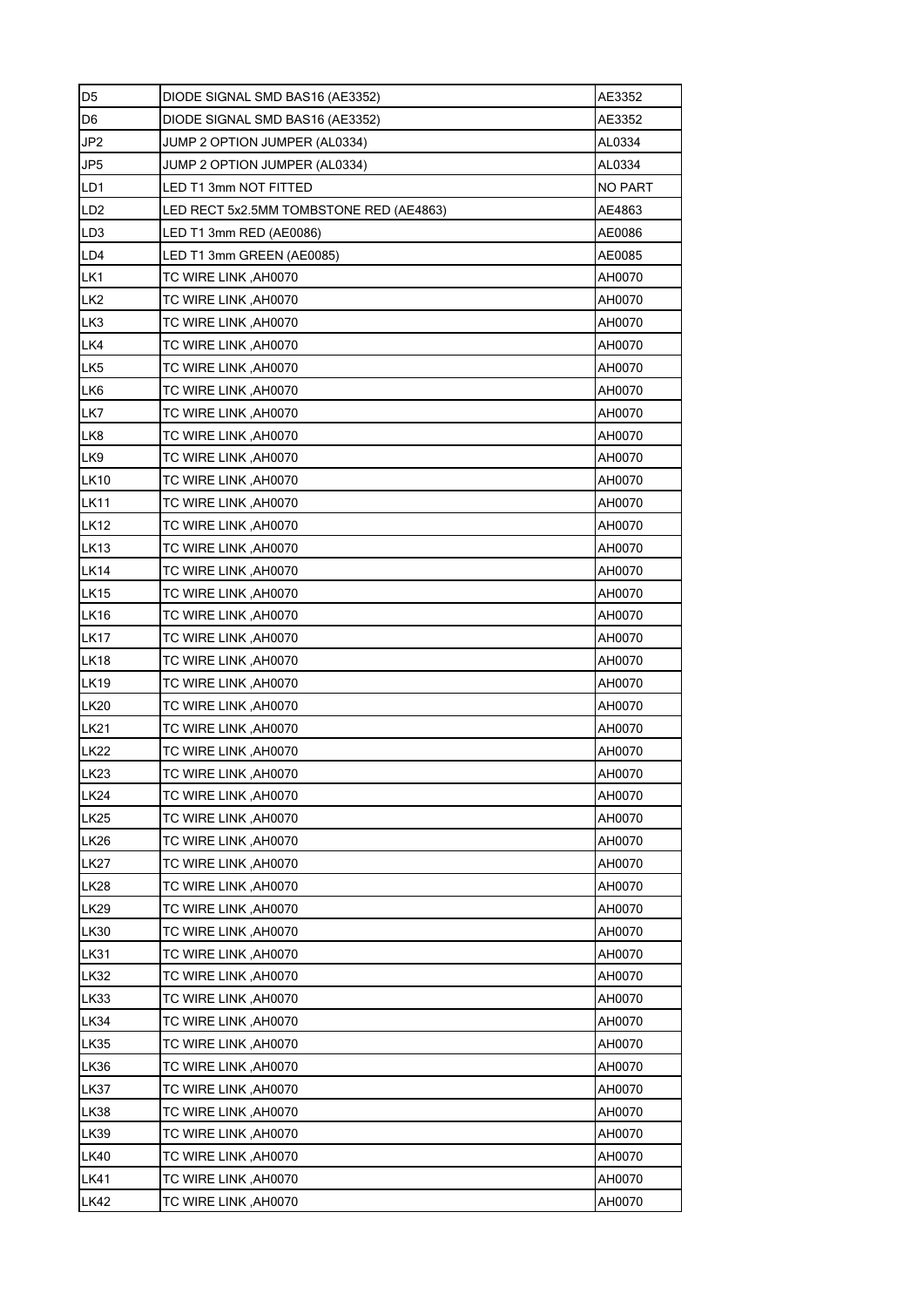| <b>LK43</b>     | TC WIRE LINK, AH0070                            | AH0070 |  |  |  |  |  |  |  |  |
|-----------------|-------------------------------------------------|--------|--|--|--|--|--|--|--|--|
| <b>LK44</b>     | TC WIRE LINK, AH0070                            | AH0070 |  |  |  |  |  |  |  |  |
| <b>LK45</b>     | TC WIRE LINK, AH0070                            | AH0070 |  |  |  |  |  |  |  |  |
| <b>LK46</b>     | TC WIRE LINK , AH0070                           | AH0070 |  |  |  |  |  |  |  |  |
| <b>LK47</b>     | TC WIRE LINK, AH0070                            | AH0070 |  |  |  |  |  |  |  |  |
| <b>LK48</b>     | TC WIRE LINK, AH0070                            | AH0070 |  |  |  |  |  |  |  |  |
| <b>LK49</b>     | TC WIRE LINK, AH0070                            | AH0070 |  |  |  |  |  |  |  |  |
| <b>LK50</b>     | TC WIRE LINK ,AH0070                            | AH0070 |  |  |  |  |  |  |  |  |
| <b>LK51</b>     | TC WIRE LINK ,AH0070<br>AH0070                  |        |  |  |  |  |  |  |  |  |
| <b>LK52</b>     | AH0070<br>TC WIRE LINK , AH0070                 |        |  |  |  |  |  |  |  |  |
| <b>LK53</b>     | TC WIRE LINK, AH0070<br>AH0070                  |        |  |  |  |  |  |  |  |  |
| <b>LK54</b>     | AH0070<br>TC WIRE LINK ,AH0070                  |        |  |  |  |  |  |  |  |  |
| <b>LK55</b>     | AH0070<br>TC WIRE LINK ,AH0070                  |        |  |  |  |  |  |  |  |  |
| <b>LK56</b>     | TC WIRE LINK, AH0070                            | AH0070 |  |  |  |  |  |  |  |  |
| Q1              | TRANSISTOR PNP 2N4403 (AE0273)                  | AE0273 |  |  |  |  |  |  |  |  |
| Q2              | TRANSISTOR PNP 2N4403 (AE0273)                  | AE0273 |  |  |  |  |  |  |  |  |
| Q3              | TRANSISTOR NPN BC848B (AE3332)                  | AE3332 |  |  |  |  |  |  |  |  |
| Q4              | TRANSISTOR NPN BC848B (AE3332)                  | AE3332 |  |  |  |  |  |  |  |  |
| Q5              | TRANSISTOR NPN BC848B (AE3332)                  | AE3332 |  |  |  |  |  |  |  |  |
| Q6              | TRANSISTOR NPN BC848B (AE3332)                  | AE3332 |  |  |  |  |  |  |  |  |
| Q7              | TRANSISTOR NPN BC848B (AE3332)                  | AE3332 |  |  |  |  |  |  |  |  |
| R <sub>1</sub>  | RESISTOR CARBON SMD0805 68R 5% (AC4101)         | AC4101 |  |  |  |  |  |  |  |  |
| R <sub>2</sub>  | RESISTOR CARBON SMD0805 15R 5% (AC6323)         | AC6323 |  |  |  |  |  |  |  |  |
| R3              | RESISTOR CARBON SMD0805 68R 5% (AC4101)         | AC4101 |  |  |  |  |  |  |  |  |
| R4              | RESISTOR CARBON SMD0805 68R 5% (AC4101)         | AC4101 |  |  |  |  |  |  |  |  |
| R5              | RESISTOR METAL SMD0805 8K2 1% (AC5017)          | AC5017 |  |  |  |  |  |  |  |  |
| R <sub>6</sub>  | RESISTOR METAL SMD0805 8K2 1% (AC5017)          | AC5017 |  |  |  |  |  |  |  |  |
| R7              | RESISTOR SMD1206 22R 1% (AC5599)                | AC5599 |  |  |  |  |  |  |  |  |
| R <sub>8</sub>  | RESISTOR SMD1206 22R 1% (AC5599)                | AC5599 |  |  |  |  |  |  |  |  |
| R <sub>9</sub>  | RESISTOR CARBON SMD0805 470R 5% (AC3034)        | AC3034 |  |  |  |  |  |  |  |  |
| R <sub>10</sub> | RESISTOR CARBON SMD0805 47K 5% (AC3035)         | AC3035 |  |  |  |  |  |  |  |  |
| R <sub>11</sub> | RESISTOR CARBON SMD0805 47K 5% (AC3035)         | AC3035 |  |  |  |  |  |  |  |  |
| R <sub>12</sub> | RESISTOR CARBON SMD0805 47K 5% (AC3035)         | AC3035 |  |  |  |  |  |  |  |  |
| R <sub>13</sub> | RESISTOR CARBON SMD0805 47K 5% (AC3035)         | AC3035 |  |  |  |  |  |  |  |  |
| R <sub>14</sub> |                                                 |        |  |  |  |  |  |  |  |  |
|                 | RESISTOR CARBON SMD0805 47K 5% (AC3035)         | AC3035 |  |  |  |  |  |  |  |  |
| R15             | RESISTOR CARBON SMD0805 47K 5% (AC3035)         | AC3035 |  |  |  |  |  |  |  |  |
| R <sub>16</sub> | RESISTOR CARBON SMD0805 47K 5% (AC3035)         | AC3035 |  |  |  |  |  |  |  |  |
| R <sub>17</sub> | RESISTOR CARBON SMD0805 47K 5% (AC3035)         | AC3035 |  |  |  |  |  |  |  |  |
| R <sub>18</sub> | RESISTOR METAL FILM SMD0805 4M7_1% (AC5586)     | AC5586 |  |  |  |  |  |  |  |  |
| R <sub>19</sub> | RESISTOR CARBON SMD0805 47K 5% (AC3035)         | AC3035 |  |  |  |  |  |  |  |  |
| R <sub>20</sub> | RESISTOR METAL FILM SMD0805 4K7_1% (AC3062)     | AC3062 |  |  |  |  |  |  |  |  |
| R <sub>21</sub> | RES SMD TF 8K2 0.5% 0805 MET (H1Y84TQ) (AC6017) | AC6017 |  |  |  |  |  |  |  |  |
| R23             | RES SMD TF 8K2 0.5% 0805 MET (H1Y84TQ) (AC6017) | AC6017 |  |  |  |  |  |  |  |  |
| R25             | RES SMD TF 4K7 0.5% 0805 MET (H1Y84PK) (AC6015) | AC6015 |  |  |  |  |  |  |  |  |
| R <sub>26</sub> | RES SMD TF 4K7 0.5% 0805 MET (H1Y84PK) (AC6015) | AC6015 |  |  |  |  |  |  |  |  |
| R27             | RESISTOR METAL SMD0805 820R 1% (AC5491)         | AC5491 |  |  |  |  |  |  |  |  |
| <b>R28</b>      | RESISTOR METAL SMD0805 820R 1% (AC5491)         | AC5491 |  |  |  |  |  |  |  |  |
| R30             | RESISTOR METAL FILM SMD0805 100K 1% (AC2843)    | AC2843 |  |  |  |  |  |  |  |  |
| R31             | RESISTOR CARBON SMD0805 47K 5% (AC3035)         | AC3035 |  |  |  |  |  |  |  |  |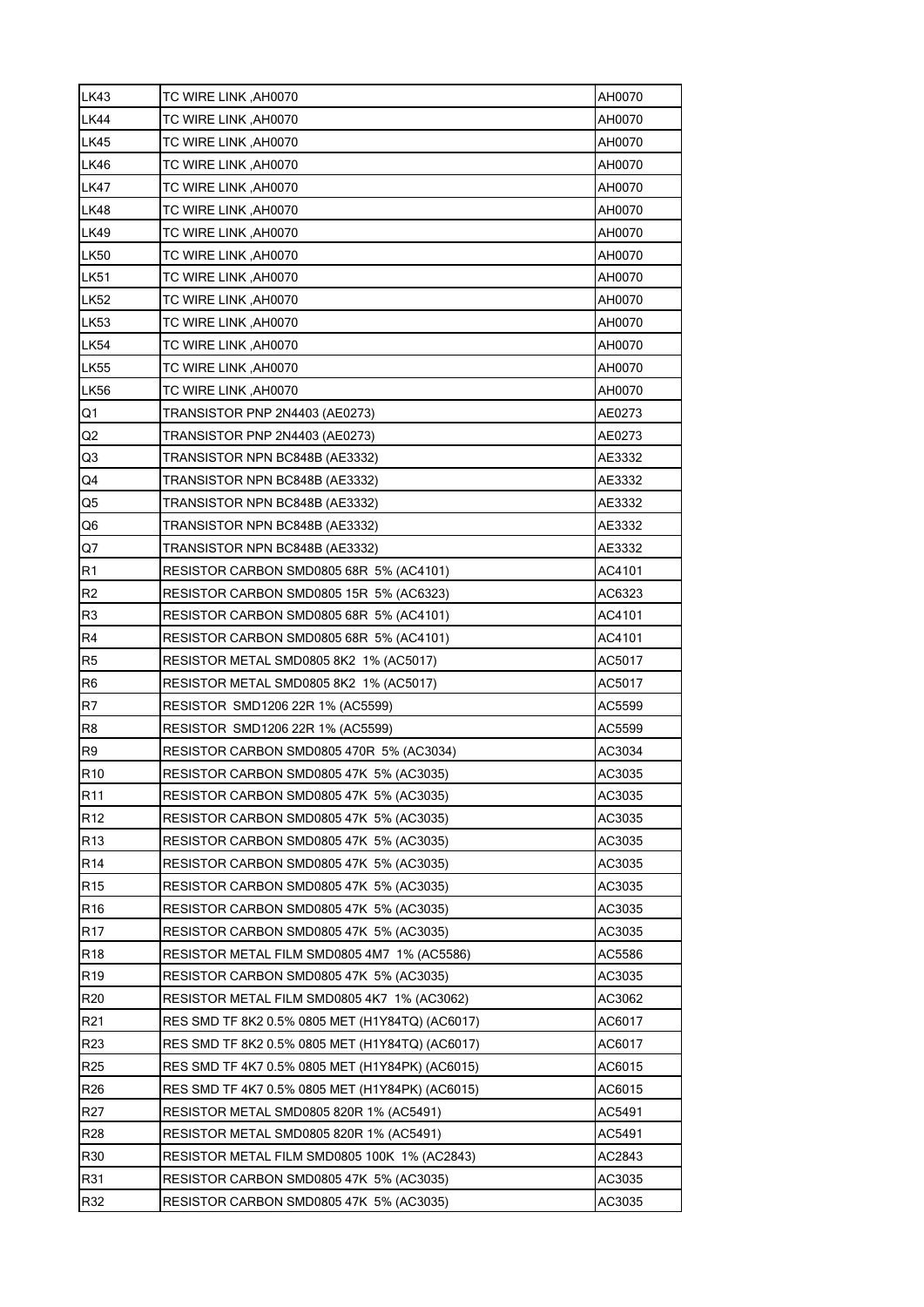| R33             | RESISTOR METAL FILM SMD0805 22K 1% (AC2842)            | AC2842         |
|-----------------|--------------------------------------------------------|----------------|
| R34             | RESISTOR METAL FILM SMD0805 6K8 1% (AC3064)            | AC3064         |
| R35             | RESISTOR METAL FILM SMD0805 6K8 1% (AC3064)            | AC3064         |
| R36             | RESISTOR METAL FILM SMD0805 6K8 1% (AC3064)            | AC3064         |
| R37             | RESISTOR METAL FILM SMD0805 6K8_1% (AC3064)            | AC3064         |
| R38             | RESISTOR METAL FILM SMD0805 6K8_1% (AC3064)            | AC3064         |
| R39             | RESISTOR CARBON SMD0805 47K 5% (AC3035)                | AC3035         |
| R40             | RESISTOR METAL FILM SMD0805 10K 1% (AC2841)            | AC2841         |
| R41             | RESISTOR CARBON SMD0805 22K 5% (AC3540)                | AC3540         |
| R43             | RESISTOR METAL FILM SMD0805 3K3 1% (AC3061)            | AC3061         |
| R44             | RESISTOR METAL FILM SMD0805 1K2_1% (AC3059)            | AC3059         |
| R45             | RESISTOR METAL FILM SMD0805 10K 1% (AC2841)            | AC2841         |
| R46             | RESISTOR METAL FILM SMD0805 10K 1% (AC2841)            | AC2841         |
| R47             | RESISTOR METAL FILM SMD0805 10K 1% (AC2841)            | AC2841         |
| R48             | RESISTOR METAL FILM SMD0805 10K 1% (AC2841)            | AC2841         |
| R49             | RESISTOR METAL FILM SMD0805 10K 1% (AC2841)            | AC2841         |
| <b>R50</b>      | RESISTOR METAL FILM SMD0805 10K 1% (AC2841)            | AC2841         |
| R51             | RESISTOR CARBON SMD0805 2K7 5% (AC4698)                | AC4698         |
| R <sub>52</sub> | RESISTOR CARBON SMD0805 2K7 5% (AC4698)                | AC4698         |
| <b>R53</b>      | RESISTOR METAL FILM SMD0805 6K8 1% (AC3064)            | AC3064         |
| <b>R54</b>      | RESISTOR CARBON SMD0805 2K7 5% (AC4698)                | AC4698         |
| <b>R55</b>      | RES SMD TF 1K2 0.5% 0805 MET (H1Y83TR) (AC6012)        | AC6012         |
| <b>R56</b>      | RES SMD TF 1K2 0.5% 0805 MET (H1Y83TR) (AC6012)        | AC6012         |
| R57             | RESISTOR CARBON SMD0805 27K 5% (AC4693)                | AC4693         |
| <b>R58</b>      | RESISTOR CARBON SMD0805 1K8_5% (AC3029)                | AC3029         |
| <b>R59</b>      | RESISTOR CARBON SMD0805 1K8 5% (AC3029)                | AC3029         |
| R60             | RESISTOR CARBON SMD0805 2K7 5% (AC4698)                | AC4698         |
| R63             | RESISTOR METAL FILM SMD0805 10K 1% (AC2841)            | AC2841         |
| R64             | RESISTOR METAL FILM SMD0805 4K7_1% (AC3062)            | AC3062         |
| R65             | RESISTOR METAL FILM SMD0805 10K 1% (AC2841)            | AC2841         |
| R66             | RESISTOR METAL FILM SMD0805 10K 1% (AC2841)            | AC2841         |
| R67             | RES SMD 68K 1% 0805 METAL FILM AC5427                  | AC5427         |
| R68             | RESISTOR CARBON SMD0805 56K 5% (AC4545)                | AC4545         |
| R69             | RESISTOR CARBON 10R PRE FORMED RADIAL 1/4W 5% (AC5077) | AC5077         |
| R70             | RESISTOR CARBON 10R PRE FORMED RADIAL 1/4W 5% (AC5077) | AC5077         |
| R71             | RESISTOR CARBON 10R PRE FORMED RADIAL 1/4W 5% (AC5077) | AC5077         |
| R72             | RESISTOR CARBON 10R PRE FORMED RADIAL 1/4W 5% (AC5077) | AC5077         |
| R74             | RESISTOR METAL FILM SMD0805 1K2 1% (AC3059)            | AC3059         |
| R75             | RESISTOR METAL FILM SMD0805 10K 1% (AC2841)            | AC2841         |
| R78             | RESISTOR CARBON SMD0805 22K 5% (AC3540)                | AC3540         |
| R81             | RESISTOR CARBON SMD0805 220K 5% (AC4108)               | AC4108         |
| R82             | RESISTOR METAL FILM SMD0805 100K 1% (AC2843)           | AC2843         |
| R83             | <b>RESISTOR CARBON SMD0805 82K 5% (AC4894)</b>         | AC4894         |
| R84             | RESISTOR CARBON SMD0805 47K 5% (AC3035)                | AC3035         |
| R85             | RESISTOR METAL FILM SMD0805 1M0 1% (AC2904)            | AC2904         |
| R86             | RESISTOR METAL FILM SMD0805 2K2 1% (AC0370)            | AC0370         |
| R87             | RESISTOR METAL FILM SMD0805 1K0 1% (AC0369)            | AC0369         |
| <b>R88</b>      | RESISTOR SMD NOT FITTED 0805                           | <b>NO PART</b> |
| R89             | RESISTOR CARBON SMD0805 47K_5% (AC3035)                | AC3035         |
| R90             | RESISTOR CARBON SMD0805 2K7 5% (AC4698)                | AC4698         |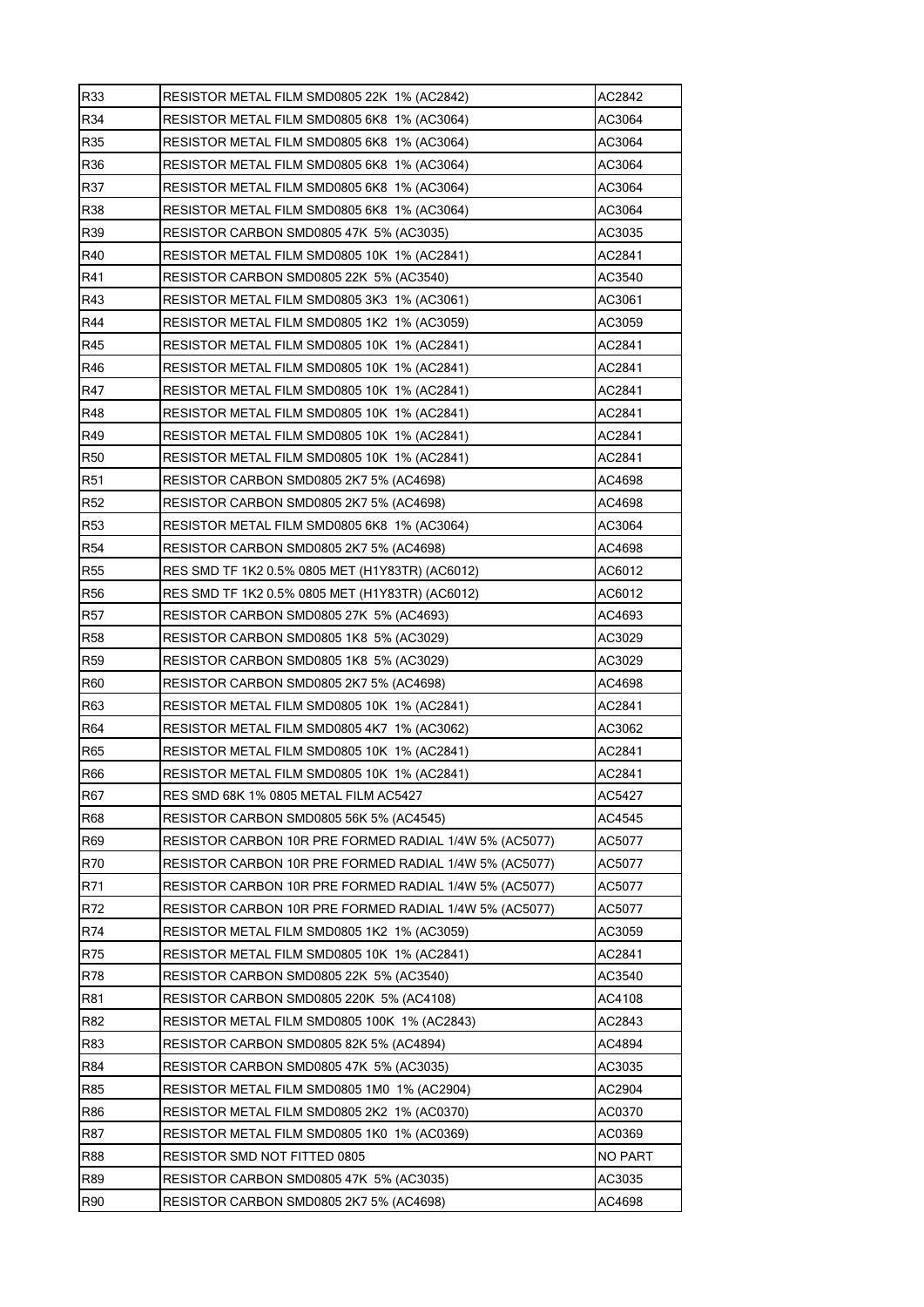| R91             | RESISTOR CARBON SMD0805 47K 5% (AC3035)        | AC3035 |
|-----------------|------------------------------------------------|--------|
| SW <sub>1</sub> | SWITCH DPDT WMF LATCHING (AL6824)              | AL6824 |
| SW <sub>2</sub> | SWITCH DPDT WMF LATCHING (AL6824)              | AL6824 |
| SW <sub>3</sub> | SWITCH DPDT WMF LATCHING (AL6824)              | AL6824 |
| SW4             | SWITCH DPDT WMF LATCHING (AL6824)              | AL6824 |
| SW <sub>5</sub> | SWITCH DPDT WMF LATCHING (AL6824)              | AL6824 |
| SW7             | SWITCH DPDT WMF LATCHING (AL6824)              | AL6824 |
| SW <sub>8</sub> | SWITCH DPDT WMF LATCHING (AL6824)              | AL6824 |
| U1              | IC SMD DUAL OP-AMP RC4580 (AE8921)             | AE8921 |
| U <sub>2</sub>  | IC SMD DUAL OP-AMP RC4580 (AE8921)             | AE8921 |
| U3              | IC SMD DUAL OP-AMP RC4580 (AE8921)             | AE8921 |
| VR <sub>1</sub> | POT ALPS 11mm 10KZ (AI3838)                    | AI3838 |
| VR <sub>2</sub> | POT ALPS 11mm 20KB C/D 203B (AI8004)           | AI8004 |
| VR <sub>3</sub> | POT ALPS 11mm 200KC X2 DUAL GANG 204C (AI8005) | AI8005 |
| VR4             | POT ALPS 11mm 20KB C/D 203B (AI8004)           | AI8004 |
| VR <sub>5</sub> | POT ALPS 11mm 200KC X2 DUAL GANG 204C (AI8005) | AI8005 |
| VR <sub>6</sub> | POT ALPS 11mm 20KB C/D 203B (AI8004)           | AI8004 |
| VR7             | POT ALPS 11mm 20KB C/D 203B (AI8004)           | AI8004 |
| VR8             | POT ALPS 11mm 20KK 203K (AI8003)               | AI8003 |
| VR9             | POT ALPS 11mm 20KK 203K (AI8003)               | AI8003 |
| <b>VR10</b>     | POT ALPS 11mm 20KK 203K (AI8003)               | AI8003 |
| <b>VR11</b>     | POT ALPS 11mm 20KK 203K (AI8003)               | AI8003 |
| <b>VR12</b>     | POT ALPS 11mm 20KK 203K (AI8003)               | AI8003 |
| <b>VR13</b>     | POT ALPS 11mm 20KK 203K (AI8003)               | AI8003 |
| <b>VR14</b>     | POT ALPS 14mm 10KAC x2 C/D 103AC (AI8008)      | AI8008 |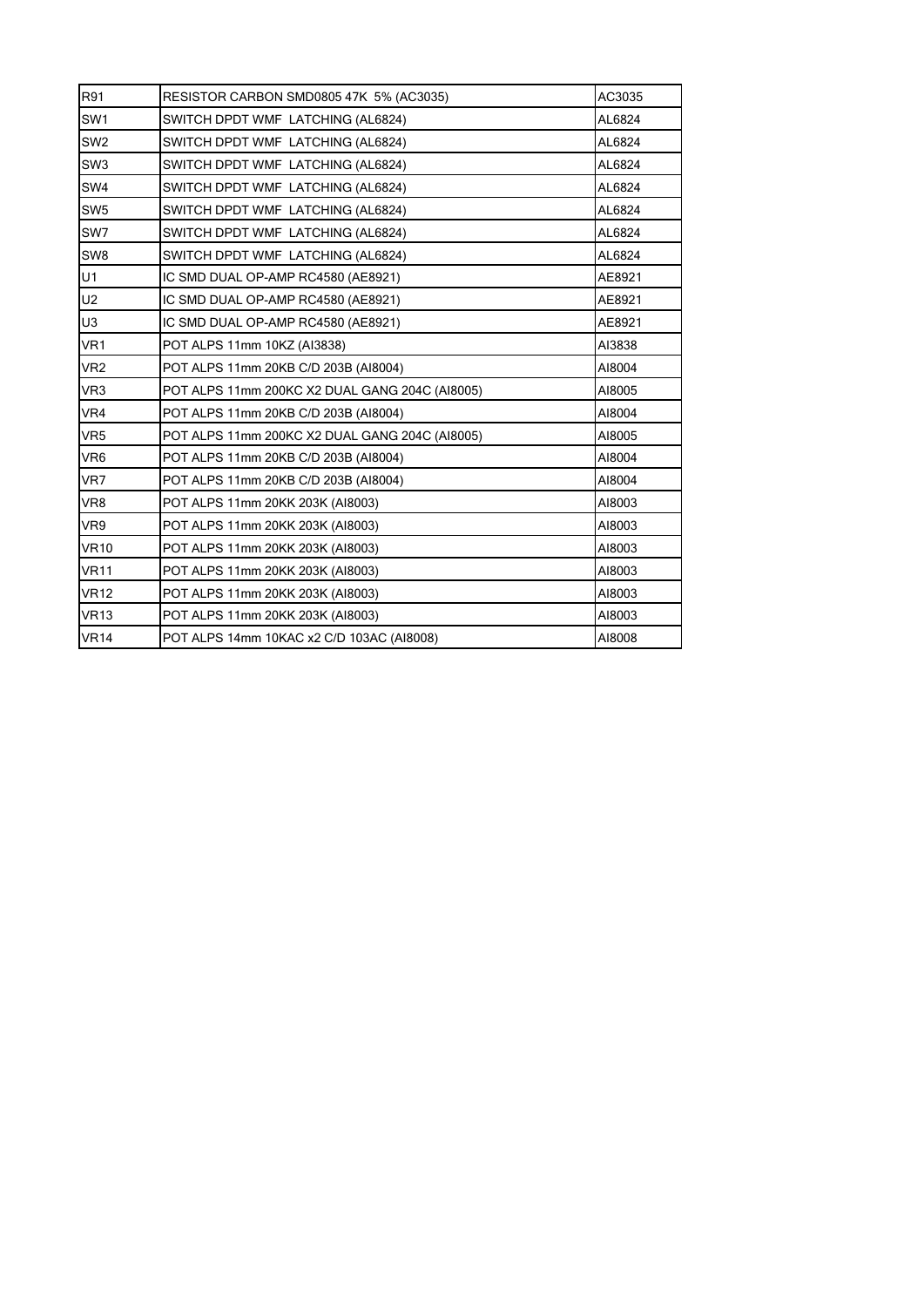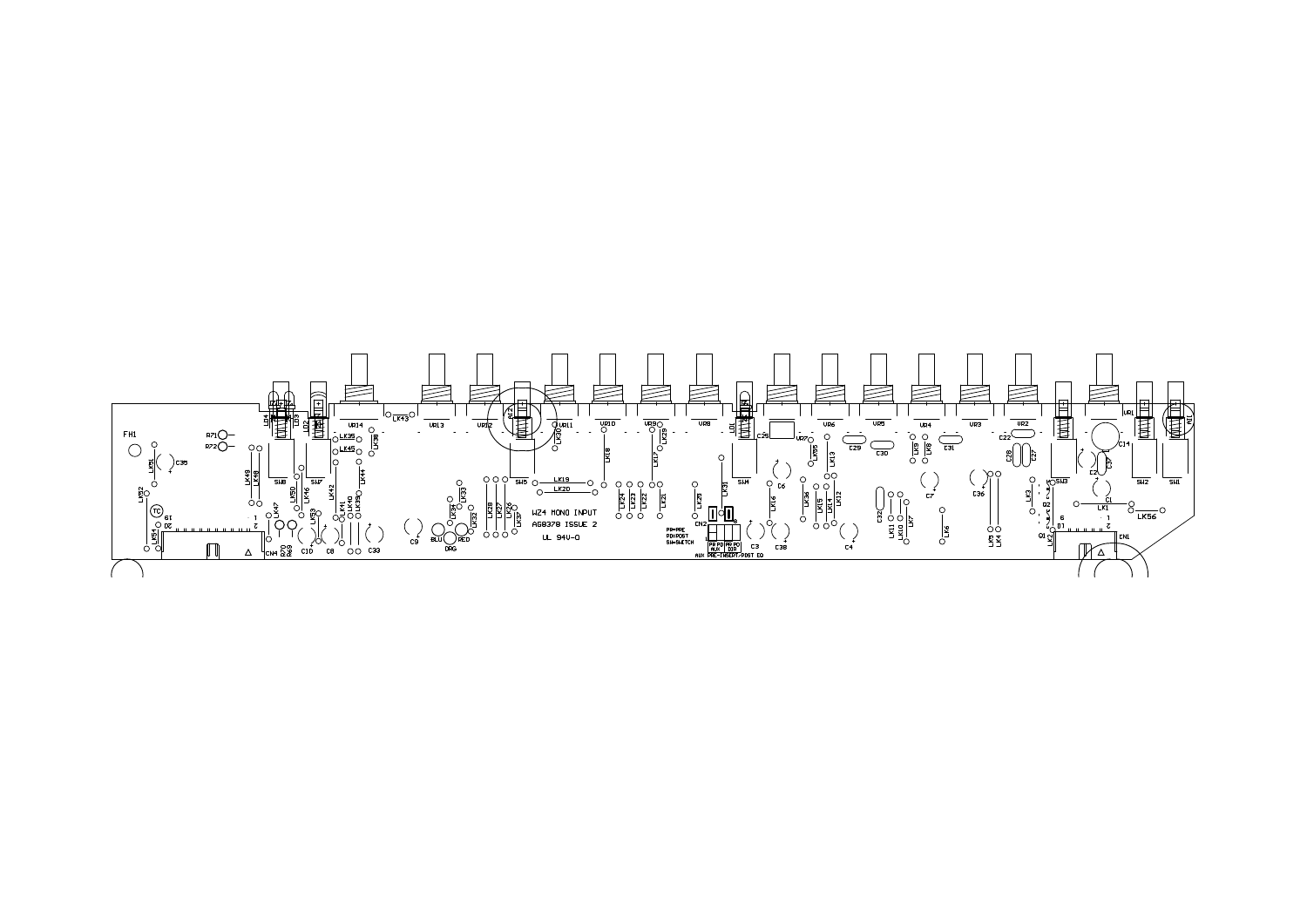